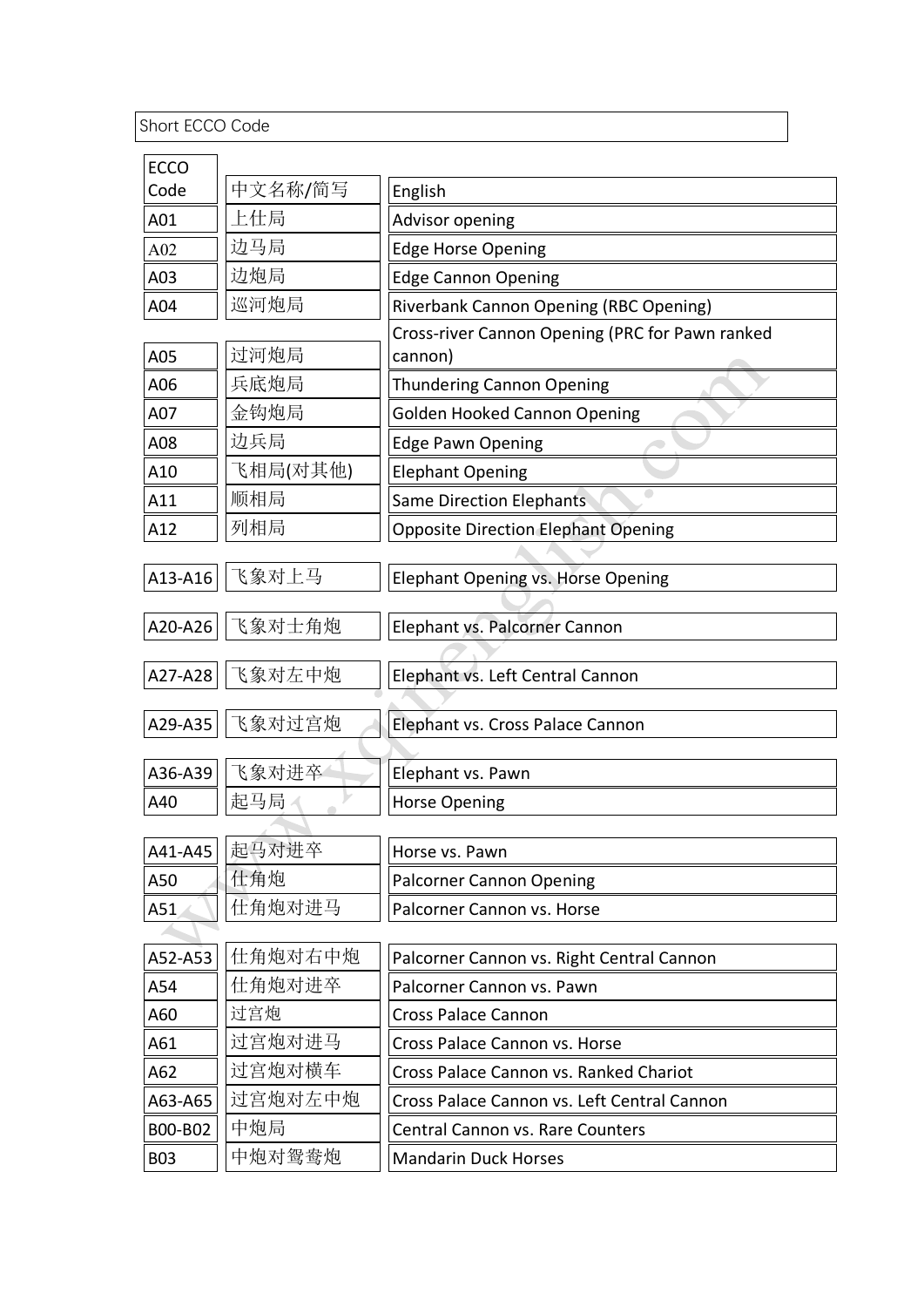| <b>B04</b>       | 中炮对右三步虎        | Central cannon vs. Right 3 Step Tiger                                                    |
|------------------|----------------|------------------------------------------------------------------------------------------|
| <b>B06</b>       | 中炮对龟背炮         | Central Cannon vs. Turtle Back Cannon                                                    |
| <b>B07</b>       | 中炮对左炮封车        | Left Cannon Blockade                                                                     |
|                  |                |                                                                                          |
| B10-B14          | 中炮对单提马         | Single Horse Defense                                                                     |
|                  |                |                                                                                          |
| B20-B25          | 中炮对左三步虎        | Left 3 Step Tiger                                                                        |
| B <sub>3x</sub>  | 中炮对反宫马         | Sandwiched Horse Defense                                                                 |
| B4x              | 五六炮对反宫马        | 56 Cannons vs. Sandwiched Horse Defense                                                  |
| B <sub>5x</sub>  | 五七炮对反宫马        | 57 Cannons vs. Sandwiched Horse Defense                                                  |
| $CO1-$           | 中炮七路马对屏风       | Central Cannon with 7th Filed Horse vs. Screen Horse                                     |
| CO <sub>3x</sub> | 马              | Defense                                                                                  |
| CO <sub>4</sub>  | 双炮过河           | Double Pawn Ranked Cannons                                                               |
|                  | 中炮左边马对屏        |                                                                                          |
| C05-C06          | 风马             | Central Cannon with Edge Horse vs. Screen Horse Defense                                  |
|                  | 中炮右横车对屏        | Central Cannon with Right Ranked Chariot vs. Screen                                      |
| C10-C14          | 风马             | Horse Defense                                                                            |
| C15-C16          | 中炮巡河车对屏<br>风马  | Central Cannon Riverbank Chariot vs. Screen Horse                                        |
|                  |                | Defense                                                                                  |
| C17-C19          | 中炮过河车对屏<br>风马  | Central Cannon with Pawn Ranked Chariot vs. Screen<br><b>Horse Defense</b>               |
|                  | 屏风马两头蛇         | Double Headed Snake Pawns                                                                |
| C2x              | 中炮过河车互进        |                                                                                          |
| C3x              | 七兵对屏风马         | Central Cannon Pawn Ranked Chariot with 7th Pawn<br>Advancement vs. Screen Horse Defense |
|                  | 平炮兑车           |                                                                                          |
| C4x              |                | Edge Canon for Chariot Exchange Variation                                                |
| C5x              | 五六炮对屏风马        | 56 Cannons vs. Screen Horse Defense                                                      |
|                  | 五七炮对屏风马<br>进7卒 | 57 Cannons Left Filed Chariot vs. Screen Horse Defense<br>with 7th Pawn Advancement      |
| C6x              |                |                                                                                          |
| C7x              | 五七炮对屏风马<br>进3卒 | 57 Cannons Left Filed Chariot vs. Screen Horse Defense<br>with 3rd Pawn Advancement      |
|                  | 中炮巡河炮对屏        |                                                                                          |
| C <sub>8</sub> x | 风马             | Central Cannon with Riverbank Cannon Variation vs.<br>Screen Horse Defense               |
|                  |                |                                                                                          |
| C90-C98          | 五八炮对屏风马        | 58 Cannons vs. Screen Horse Defense                                                      |
| C99              | 五九炮对屏风马        | 59 Cannons vs. Screen Horse Defense                                                      |
|                  | 顺炮缓开车对其        |                                                                                          |
| <b>D00</b>       | 他              | Same Direction Cannons (Others)                                                          |
|                  | 顺炮缓开车对横        | Same Direction Cannons: Deferred Chariot vs. Ranked                                      |
| D01              | 车              | Chariot                                                                                  |